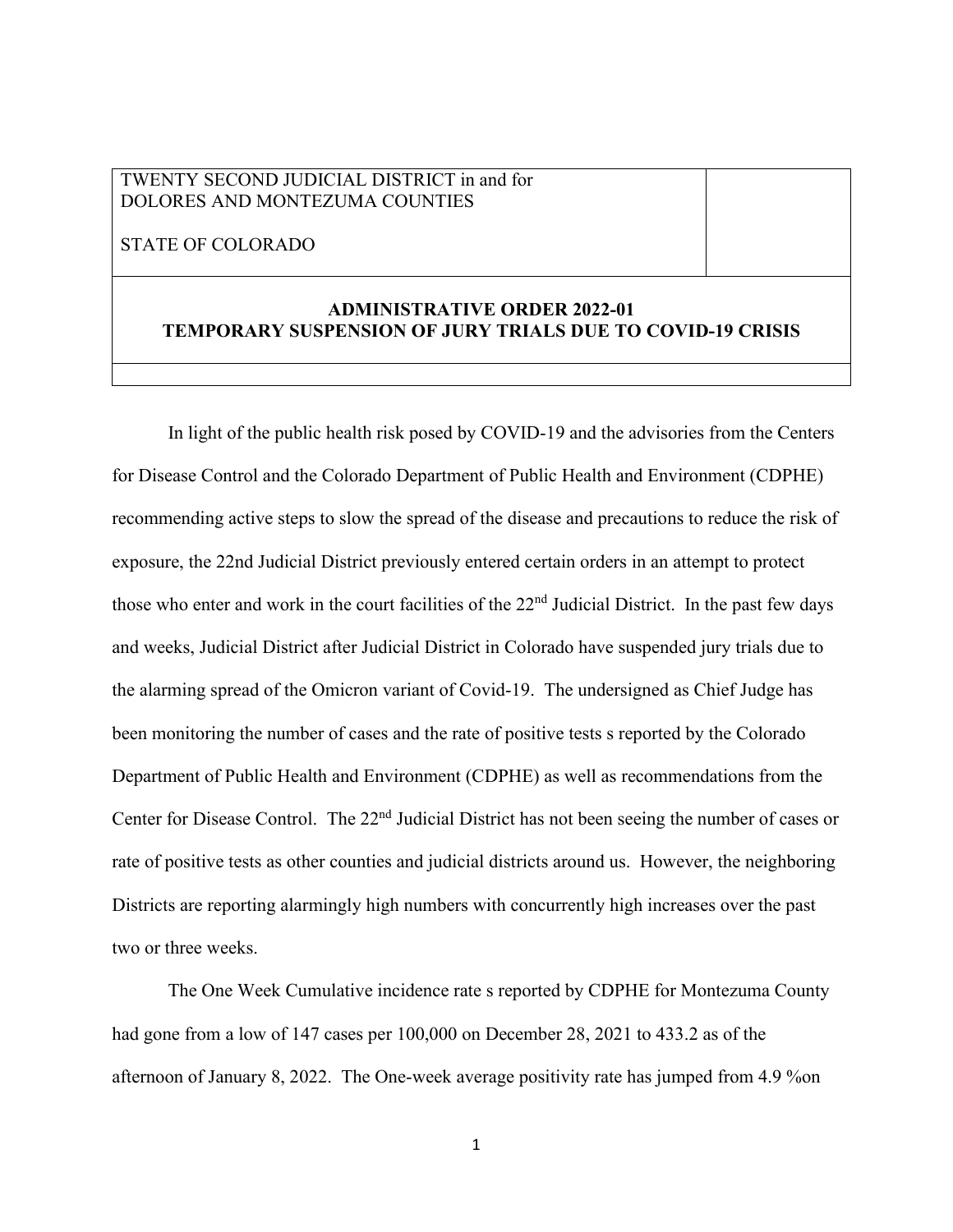December 28, 2021 to 16.2% as reported on January 8, 2022. Both the 433.2 /100,000 cumulative incidence rate and the 16.2% one week average positivity rate place Montezuma County in the CDC's category of high transmission.

The same metrics do not show Dolores County to be in the same high transmission category, for now. The data for January 8, 2022 show a one week cumulative incidence rate of only 85.40/100,000 people but a one week average positivity of 15.0% in Dolores County. However, based upon the statewide statistics and the fact that many people in Dolores County live, work or shop in surrounding areas including Montezuma County, it is likely that Dolores County inevitably will catch up to its neighbors.

Based on all of these facts, the Court believes that it is not safe to call large numbers of citizens to serve on a jury in Montezuma County. It would be irresponsible, dangerous and morally reprehensible to expose citizens and then their families to the greater risk of illness and possible death represented by the statistics listed above in Montezuma County.

Therefore, the Court finds and orders that a public health emergency exists in Montezuma County and likely will soon in Dolores County. Therefore, the undersigned as Chief Judge of the 22<sup>nd</sup> Judicial District and pursuant to the authority contained in Chief Justice Directive 95-01, orders that effective January 9, 2022, all jury trials in Montezuma County are suspended. Jury trials in Dolores County will still be held, pending possible future orders to suspend those trials. Since it is not clear how long this particular spike in cases will last, the jury commissioner will continue to make jury calls for future trials with the knowledge that jury trials are suspended but will resume when safe.

2